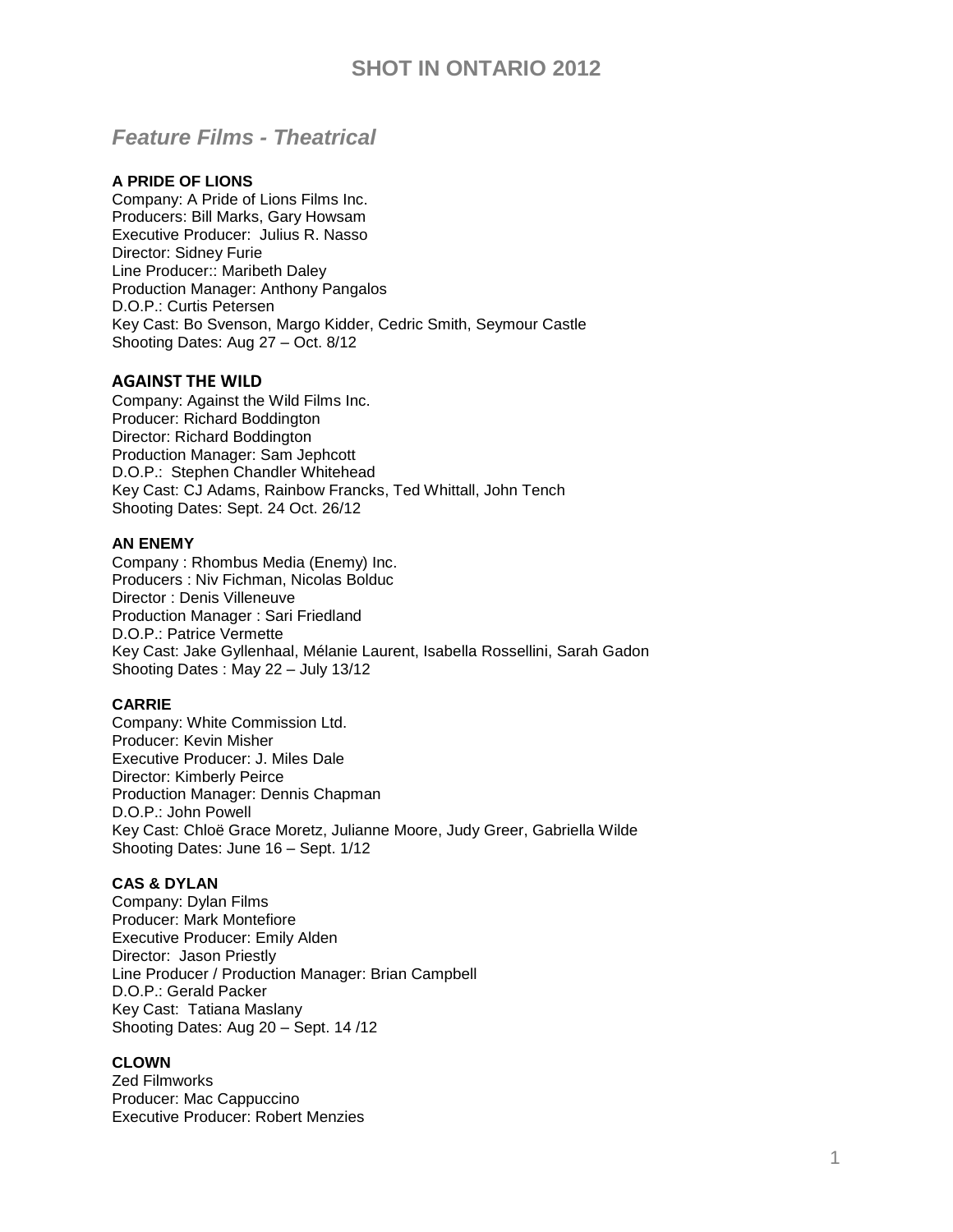Director: Jon Watts Production Manager: Robert Menzies D.O.P.: Matthew Santo Key Cast: [Peter Stormare,](http://www.imdb.com/name/nm0001780/) [Laura Allen,](http://www.imdb.com/name/nm0020751/) [Elizabeth Whitmere](http://www.imdb.com/name/nm1176867/) Shooting Dates: Nov 10th - Dec 15th 2012

## **COMPULSION**

Company: Compulsion Films Inc. Producer: Gary Howasm, Bill Marks Executive Producers: [Floyd Byars,](http://pro.imdb.com/name/nm0125698/) [Tova Laiter,](http://pro.imdb.com/name/nm0482019/) [Anders Palm,](http://pro.imdb.com/name/nm5045807/) [Jeff Sackman,](http://pro.imdb.com/name/nm0755278/) Director: Egidio Coccimiglio Production Manager: Alex Jordan D.O.P.: [Vilmos Zsigmond](http://pro.imdb.com/name/nm0005936/) Key Cast: [Heather Graham,](http://pro.imdb.com/name/nm0001287/) [Carrie-Anne Moss,](http://pro.imdb.com/name/nm0005251/) [Kevin Dillon,](http://pro.imdb.com/name/nm0001143/) [Joe Mantegna,](http://pro.imdb.com/name/nm0001505/) [Jean Yoon,](http://pro.imdb.com/name/nm1050153/) [Katie Douglas,](http://pro.imdb.com/name/nm3353780/) [John Tokatlidis](http://pro.imdb.com/name/nm1778986/) Shooting Dates: Apr. 19 – May 14/12

## **DEADWEIGHT**

Company: Deadweight Productions Inc. Producers: Justin Kelly, Jordan Walker Director: Leah Walker Line Producer / Production Manager: Justin Kelly D.O.P.: Rudi Blahacek Shooting Dates: Oct 15 - Nov 2/12

### **GIRLHOUSE**

Company: GirlHouse Production Inc. Producers: Trevor Matthews, Cory Neal, Nick Gordon Executive Producer: tba Director: Jon Knautz Production Manager: Sarah Deline D.O.P.: Christopher Norr Key Cast: Ali Cobrin, Adam DiMarco, James Thomas Shooting Dates: Oct 22, 2012 - Nov 21, 2012

### **HAUNTER**

Company: Haunter (Copperheart) Prods. Producer: Steve Hoban, Mark Smith Executive Producers: [Vincenzo Natali,](http://pro.imdb.com/name/nm0622112/) [John Raymonds](http://pro.imdb.com/name/nm4184021/) Director: Vincenzo Natali Production Manager: Derek Rappaport D.O.P.: [Jon Joffin](http://pro.imdb.com/name/nm0423632/) Key Cast: [Abigail Breslin,](http://pro.imdb.com/name/nm1113550/) [Peter Outerbridge,](http://pro.imdb.com/name/nm0653660/) [Stephen McHattie](http://pro.imdb.com/name/nm0570385/) Shooting Dates: Apr. 16 – May 19/12

### **HOME AGAIN**

Company: Home Again Film Prods. Producers: Don Carmody, Jennifer Holness, David Sutherland Director: Sudz Sutherland Production Manager:Jonathan Walker D.O.P.: [Arthur E. Cooper](http://pro.imdb.com/name/nm0177861/) Key Cast: [Tatyana Ali,](http://pro.imdb.com/name/nm0004700/) [CCH Pounder,](http://pro.imdb.com/name/nm0001634/) [Lyriq Bent,](http://pro.imdb.com/name/nm0072713/) [Paul Campbell,](http://pro.imdb.com/name/nm0132773/) [Dewshane Williams,](http://pro.imdb.com/name/nm3369215/) [Fefe Dobson](http://pro.imdb.com/name/nm1582158/) Shooting Dates: Jan. 16 – Mar.1/12

### **IT WAS YOU, CHARLIE**

Company: Independent Producer: Darren Portelli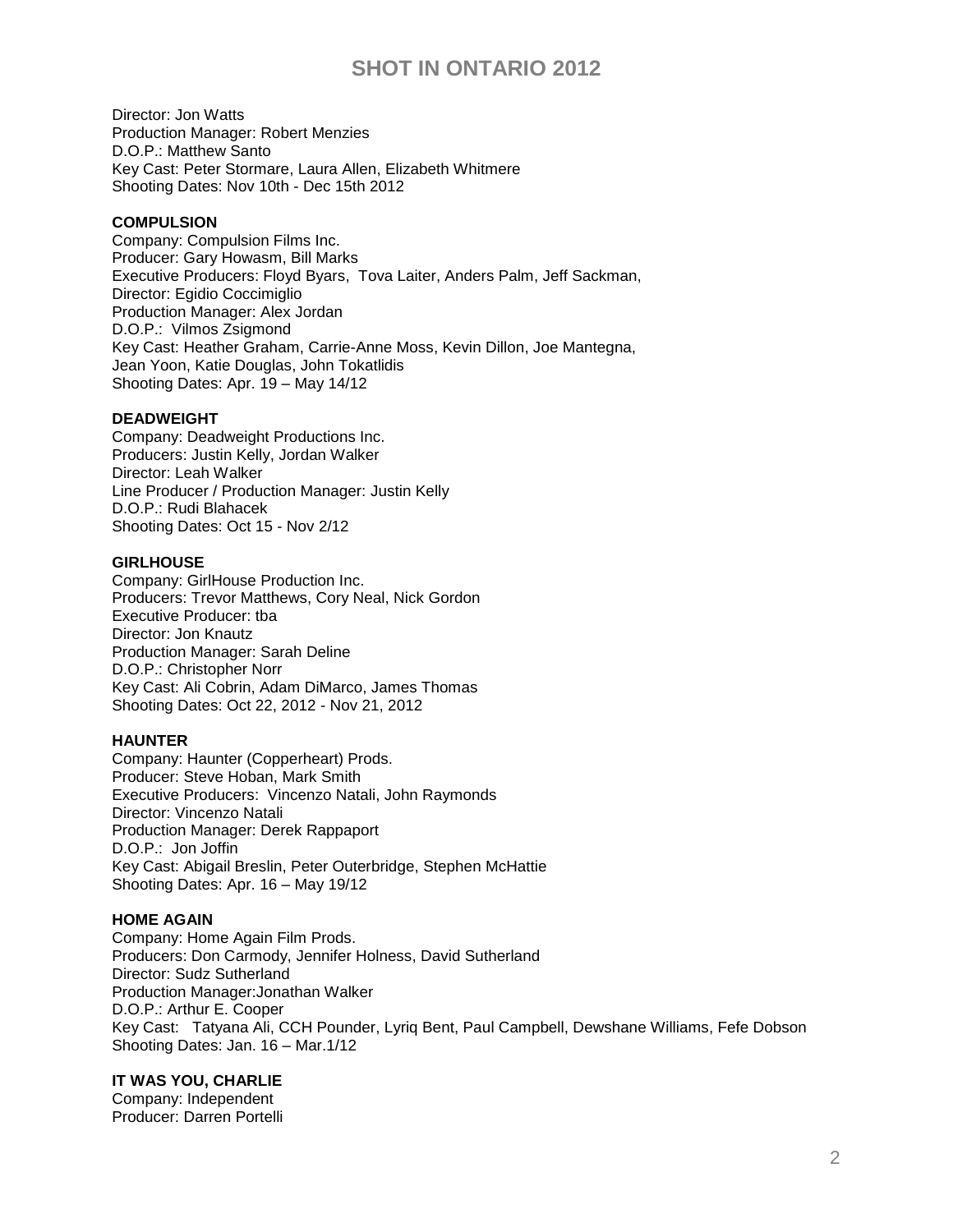Executive Producer: David Miller Director: Emmanuel Shirinian Production Manager: Ryan Dias D.O.P.: Luc Montpellier Key Cast: Michael D. Cohen, Emma Fleury, Erin Abrams Shooting Dates: Nov 26- Dec 18/12

## **KICKASS 2**

Company: Kickass 2 Prodiuctions Inc. Producer: Tarquin Pack, Matthew Vaughn Executive Producers: Mark Miller, John Romita, Jr Director: Jeff Wadlow Line Producer /Production Manager: D.J. Carson D.O.P.: Tim Maurice-Jones Key Cast: [Chloë Grace Moretz,](http://pro.imdb.com/name/nm1631269/) [Nicolas Cage,](http://pro.imdb.com/name/nm0000115/) [Aaron Johnson,](http://pro.imdb.com/name/nm1093951/) [Christopher Mintz-Plasse,](http://pro.imdb.com/name/nm2395586/) [John](http://pro.imdb.com/name/nm0000491/)  [Leguizamo,](http://pro.imdb.com/name/nm0000491/) [Donald Faison](http://pro.imdb.com/name/nm0265668/) Shooting Dates: Sept. 6 – Sept. 23/12

### **MOOSE RIVER CROSSING**

Company: Acuity Entertainment Inc. Producer: James Mou Executive. Producer: Thomas Yee Director: Shirley Cheechoo D.O.P.: [Duraid Munajim](http://pro.imdb.com/name/nm1015312/) Key Cast: Doug Bedard Shooting Dates: July 15 – 28/12

## **METHADONIA**

Company: Punk Films Producer: Colin Brunton Executive Producer: Ingrid Veninger Director: John L'Ecuyer Production Managers: Farrahnaz Bulsara, Danny DiGiovine D.O.P.: Matt Seguin Key Cast: English Nigel Shooting Dates: August 5 – 15/12

### **MORTAL INSTRUMENTS: THE CITY OF BONES**

Company: Unique Features (TMI) Inc. Producer: Don Carmody Executive Producers: [Michael Lynne,](http://www.imdb.com/name/nm1088153/) [Martin Moszkowicz,](http://www.imdb.com/name/nm0609265/) [Dylan Sellers,](http://www.imdb.com/name/nm0783346/) [Robert Shaye](http://www.imdb.com/name/nm0790144/) Director: Harold Zwart Line Producer / Production Manager: Hartley Gorenstein D.O.P.: [Geir Hartly Andreassen](http://pro.imdb.com/name/nm0366911/) Key Cast: [Lena Headey,](http://pro.imdb.com/name/nm0372176/) [Lily Collins,](http://pro.imdb.com/name/nm2934314/) [Jamie Campbell Bower,](http://pro.imdb.com/name/nm2570429/) [Kevin Durand,](http://pro.imdb.com/name/nm0243806/) [Robert Sheehan,](http://pro.imdb.com/name/nm1588066/) [Jared](http://pro.imdb.com/name/nm0364813/)  [Harris,](http://pro.imdb.com/name/nm0364813/) [Kevin Zegers](http://pro.imdb.com/name/nm0954225/) Shooting Dates: Aug. 20 – Nov. 6/12

## **PACIFIC RIM (a.k.a. STILL SEAS)**

Company: Warner Bros. Pictures and Legendary Pictures Producers: [Jon Jashni,](http://pro.imdb.com/name/nm0419169/) [Mary Parent,](http://pro.imdb.com/name/nm0661289/) [Thomas Tull](http://pro.imdb.com/name/nm2100078/) Executive Producer: Callum Greene Director: Guillermo Del Toro Production Manager: DJ Carson D.O.P.: [Guillermo Navarro](http://pro.imdb.com/name/nm0622897/) Key Cast: [Idris Elba,](http://www.imdb.com/name/nm0252961/) [Charlie Hunnam](http://www.imdb.com/name/nm0402271/) and [Rinko Kikuchi](http://www.imdb.com/name/nm0452860/) Shooting Dates: Oct/11 – Apr. 24/12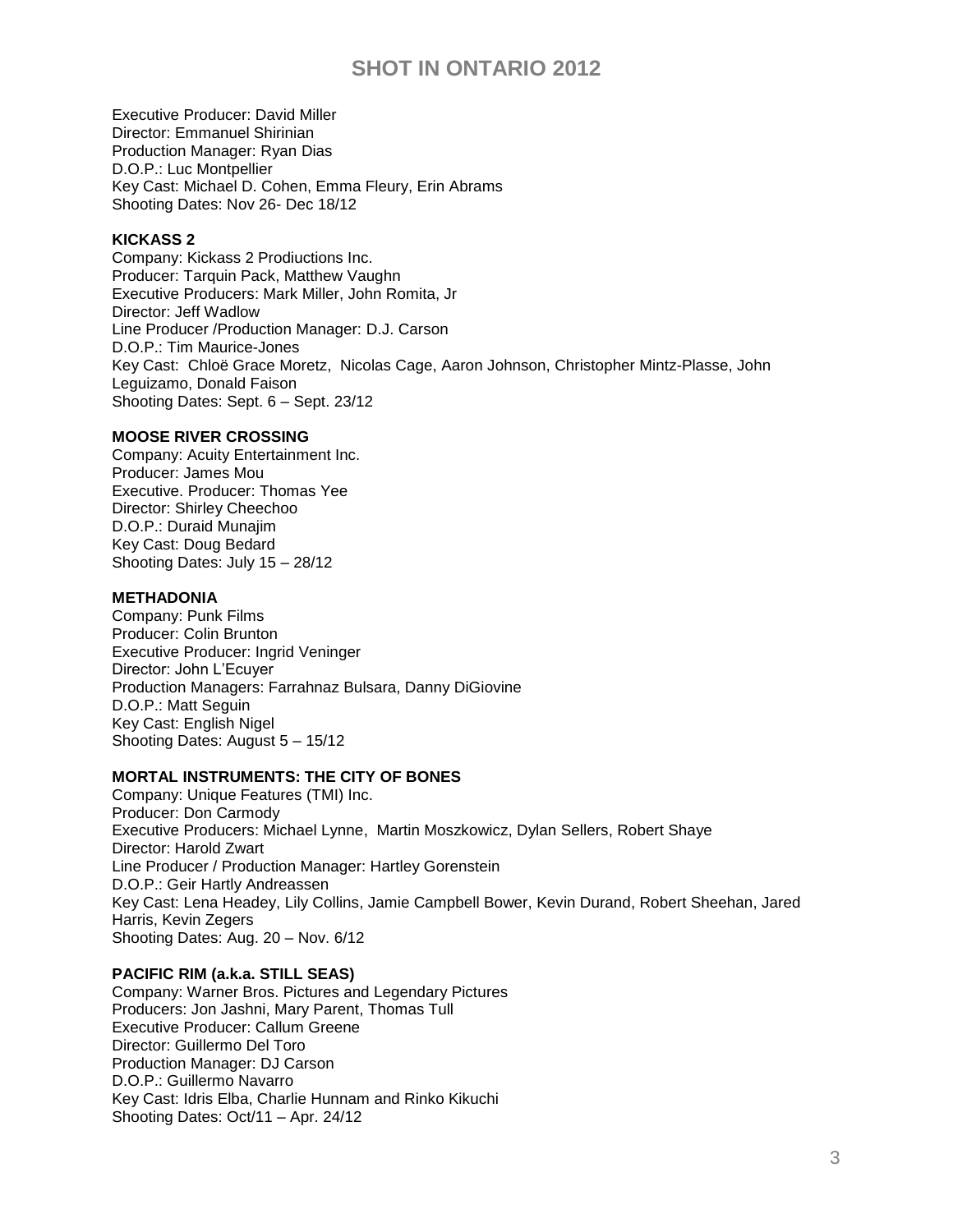## **PENTHOUSE NORTH**

Company: Penthouse North Prods. Inc. Producer: Michael Baker,Jeff Sackman Executive Producers: [Sam Englebardt,](http://pro.imdb.com/name/nm1583132/) [Mark C. Manuel,](http://pro.imdb.com/name/nm4808284/) [Jon Shiffman,](http://pro.imdb.com/name/nm0793306/) [David H. Sommer](http://pro.imdb.com/name/nm5040118/) Director: Joseph Ruben Line Producer / Production Manager: Robert Menzies D.O.P.: [Chris Seager](http://pro.imdb.com/name/nm0003372/) Key Cast: [Michael Keaton,](http://pro.imdb.com/name/nm0000474/) [Michelle Monaghan,](http://pro.imdb.com/name/nm1157358/) [Andrew W. Walker,](http://pro.imdb.com/name/nm1027286/) [Barry Sloane,](http://pro.imdb.com/name/nm1289351/) [Kaniehtiio Horn](http://pro.imdb.com/name/nm1503416/) Shooting Dates: Dec. 7 – Jan 29/12

## **PERFECT BOSS**

Company: Capital Productions 7 (SV) Inc. & Zed Filmworks Producer: Donald M. Osborne Executive Producer: Neil Bregman Director: Curtis Crawford Production Manager: Don Osborne D.O.P.: Bill St. John Key Cast: Jamie Lunar, Ashley Leggat, Linden Ashby Shooting Dates: Aug.4 – Aug. 24/12

### **RACE DICKS (a.k.a.SWEARNET)**

Company: Rollercoaster Entertainment Producers: Bill Marks, Gary Howsam Executive Producer: n/a Director: Warren Sonoda Production Manager: Jonathan Walker D.O.P.: Bobby Shore Key Cast: Robb Wells, JP Tremblay, Mike Smith Shoot: Aug 20 - Sep 12/12

### **REMEMORY**

Company: Re-Memory Prods. Inc. Producer: Trevor Waterson Executive Producers: Norma Walton, Ron Walton Director: Mark Palansky Line Producer: Daniel Bekerman Production Manager: Katharine Wilson D.O.P.: [Jeremy Benning](http://pro.imdb.com/name/nm0004150/) Key Cast: [Peter Dinklage,](http://pro.imdb.com/name/nm0227759/) [Catherine O'Hara](http://pro.imdb.com/name/nm0001573/) Shooting Dates: May 10 – June 8/12

### **ROBOCOP**

Company: OCP Prods. Ltd. Producers: Mark Abraham, Gary Barber, Roger Birnbaum, Eric Newma, Executive Producer: Bill Carraro Director: Jose Padilha Production Manager: Lyn Lucibello D.O.P.: Lula Carvalho Key Cast: Gary Oldman, Samuel L. Jackson, Joel Kinnaman, Abbie Cornish, Jay Baruchel, Hugh Laurie Shooting Dates: Sept. 5 – Jan. 11/13

## **SPLIT DECISION**

Company: Split Decision Prods. Producers:Gary Howsam, Bill Marks Director: Damian Lee Line Producer: Steve Solomos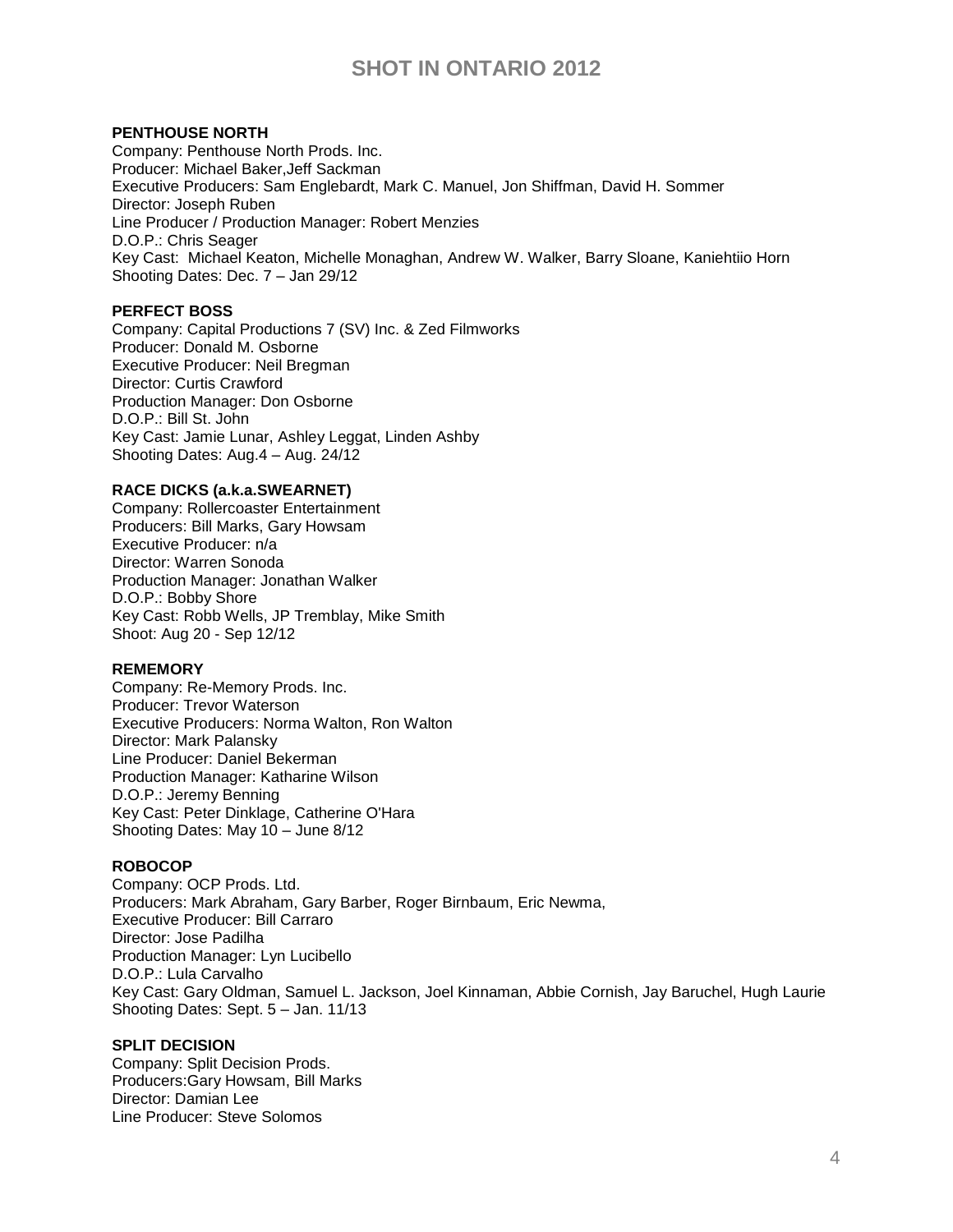Production Manager: Alex Jordan D.O.P.: Curtis Petersen Key Cast: Brendan Fraser, Dominic Purcell Shooting Dates: July 18 – Aug. 15/12

### **STAGE FRIGHT**

Company: Serendipity Point Films Producers: Ari Lantos, Jonas Bell Pasht Executive Producer: Mark Musselman Director: Jerome Sable Line Producer / Production Manager: Aaron Barnett D.O.P.: Bruce Chun Shoot: Sep 06 - Oct 05/12

#### **THE BLACK MARKS**

Company: Darius Films Producer: Nicholas Tabarrok Executive Producer: [Jeff Sackman](http://pro.imdb.com/name/nm0755278/) Director: Jonathan Sobol Line/ Production Manager: Marek Posival D.O.P.: [Adam Swica](http://pro.imdb.com/name/nm0842514/) Key Cast: [Jay Baruchel,](http://pro.imdb.com/name/nm0059431/) [Chris Diamantopoulos,](http://pro.imdb.com/name/nm0224565/) [Kurt Russell,](http://pro.imdb.com/name/nm0000621/) [Devon Bostick,](http://pro.imdb.com/name/nm1256602/) [Katheryn Winnick,](http://pro.imdb.com/name/nm0935395/) [Matt](http://pro.imdb.com/name/nm0000369/)  [Dillon,](http://pro.imdb.com/name/nm0000369/) [Terence Stamp,](http://pro.imdb.com/name/nm0000654/) [Kenneth Welsh](http://pro.imdb.com/name/nm0920564/) Shooting Dates: Jan. 16 – Feb. 25/12

#### **THE COLONY**

Company: Alcina Pictures Producer: Paul Barkin, [Matthew Cervi,](http://www.imdb.com/name/nm1013747/) Larissa Giroux Executive Producer: Marie Claude Poulin, Pierre Even Director: Jeff Renfroe Line Producer: Colin Brunton Assistant Production Manager: Jim Mauro D.O.P.: [Pierre Gill](http://pro.imdb.com/name/nm0005602/) Key Cast: [Laurence Fishburne,](http://pro.imdb.com/name/nm0000401/) [Kevin Zegers,](http://pro.imdb.com/name/nm0954225/) [Bill Paxton,](http://pro.imdb.com/name/nm0000200/) [Charlotte Sullivan,](http://pro.imdb.com/name/nm0838000/) [John Tench,](http://pro.imdb.com/name/nm0854900/) [Atticus Dean](http://pro.imdb.com/name/nm3620184/)  [Mitchell,](http://pro.imdb.com/name/nm3620184/) [Dru Viergever,](http://pro.imdb.com/name/nm1617355/) [Romano Orzari](http://pro.imdb.com/name/nm0651451/) Shooting Dates: Feb. 22 – Mar. 30/12

#### **THE F WORD**

Company: F Word Prods. Inc. Producer: David Gross, Hartley Gorenstein Executive Producers: [Jeff Arkuss,](http://pro.imdb.com/name/nm2036885/) [Mark Costa](http://pro.imdb.com/name/nm1984119/) Director: Michael Dowse Line Producer: Reggie Rob Production Manager: Hartley Gorenstein D.O.P.: [Rogier Stoffers](http://pro.imdb.com/name/nm0831114/) Key Cast: [Daniel Radcliffe,](http://pro.imdb.com/name/nm0705356/) [Zoe Kazan](http://pro.imdb.com/name/nm1443740/) Shooting Dates: May 28 – July 6/12

#### **THE RETURNED**

Company: Ramaco Media 1, Inc. Producer.: Bill Marks Executive Producers: Alfredo Romano, Alfredo Contreras Dir: Manuel Carballo Line Producer: Tony Thatcher Production Manager: Alex Jordan D.O.P.: Javier Salmones Key Cast: [Kris Holden-Ried,](http://pro.imdb.com/name/nm0390285/) [Emily Hampshire,](http://pro.imdb.com/name/nm0358922/) [Claudia Bassols,](http://pro.imdb.com/name/nm2218213/) [Shawn Doyle,](http://pro.imdb.com/name/nm0236495/) [Paulino Nunes](http://pro.imdb.com/name/nm0637992/)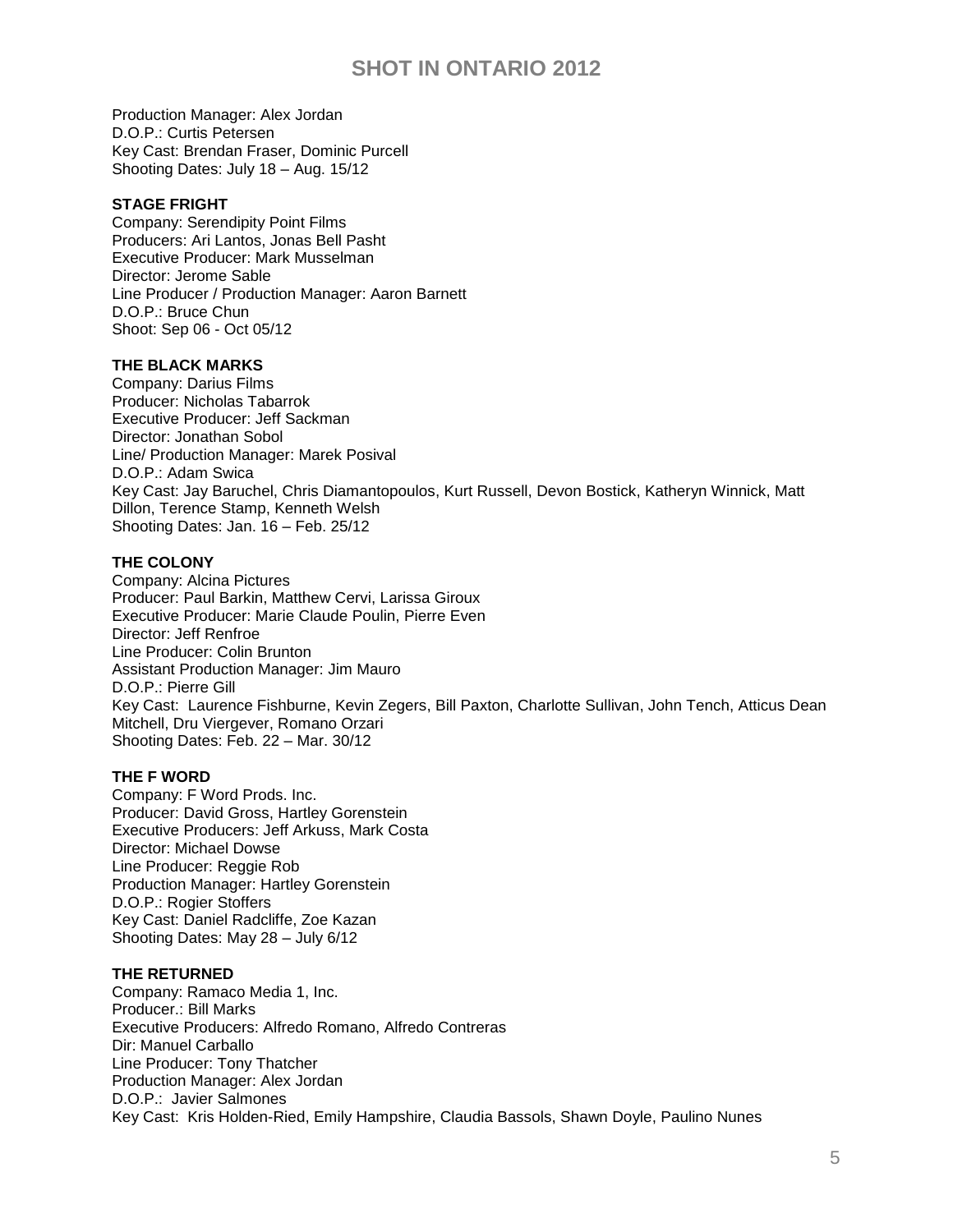Shooting Dates: Sep 24, 2012 - Oct 28 / 12

## **WOLVES**

Company: Wolves (Copperheart) Prods Inc Producers: Steve Hoban, Benedict Carver Executive Producers: Benedict Carver, Mark Smith Director: David Hayter Line Producer / Production Manager: Derek Rappaport D.O.P.: Gavin Smith Key Cast: Lucas Till Shooting Dates: Sep 06 - Oct 25/12

# *Movies for Television / Cable Feature*

## **A SISTER'S REVENGE**

TV Movie Company: Capital Productions 8 (SV) Inc. & Zed Filmworks Inc Producer: Donald M. Osborne Executive Producer: Pierre David and Neil Bregman Director Curtis Crawford Production Manager: Don Osborne D.O.P.: Bill St. John Key Cast: Brooke Burns, Tim Rozon, and Ashley Jones Shooting Dates: Sep 29, 2012 - Oct 19/12

## **AN OFFICER & A MURDERER**

Company: Officer M Films Inc. Producer: Mary Young Leckie Executive Producers: Tom Patricia, Mary Young Leckie Director: Norma Bailey Production Manager: Lena Cordina D.O.P.: [Boris Mojsovski](http://pro.imdb.com/name/nm0596285/) Key Cast: Tom Barnett, Emma Campbell, Lisa Ciara, Gary Cole, Catherine Disher Shooting Dates: May 1 – 23/12

### **BE MY VALENTINE**

Company: Hallmark Producer.: Steve Solomos Executive Producers: Deborah Marks Director: Graeme Campbell Production Manager: n/a D.O.P.: Peter Benison Key Cast: [William Baldwin](http://pro.imdb.com/name/nm0000287/) , [Natalie Brown,](http://pro.imdb.com/name/nm0535019/) [Christian Martyn,](http://pro.imdb.com/name/nm3299784/) [James Thomas,](http://pro.imdb.com/name/nm0858975/) [Lisa Berry,](http://pro.imdb.com/name/nm2484864/) [Siam Yu,](http://pro.imdb.com/name/nm3071852/) [Allison Brennan,](http://pro.imdb.com/name/nm2803252/) [Jim Calarco](http://pro.imdb.com/name/nm1410216/) Shooting Dates: Sept. 17 – Oct. 05/12

### **CHRISTMAS BABY**

Company: Chesler Perlmutter Producer: Rob Vaughn Executive Producers: [Lewis Chesler,](http://pro.imdb.com/name/nm0156207/) [David Perlmutter,](http://pro.imdb.com/name/nm0674244/) [Robert Vaughn](http://pro.imdb.com/name/nm1034909/) Director: Jonathan Wright Production Manager: Marek Posival D.O.P.: [Russ Goozee](http://pro.imdb.com/name/nm0329695/)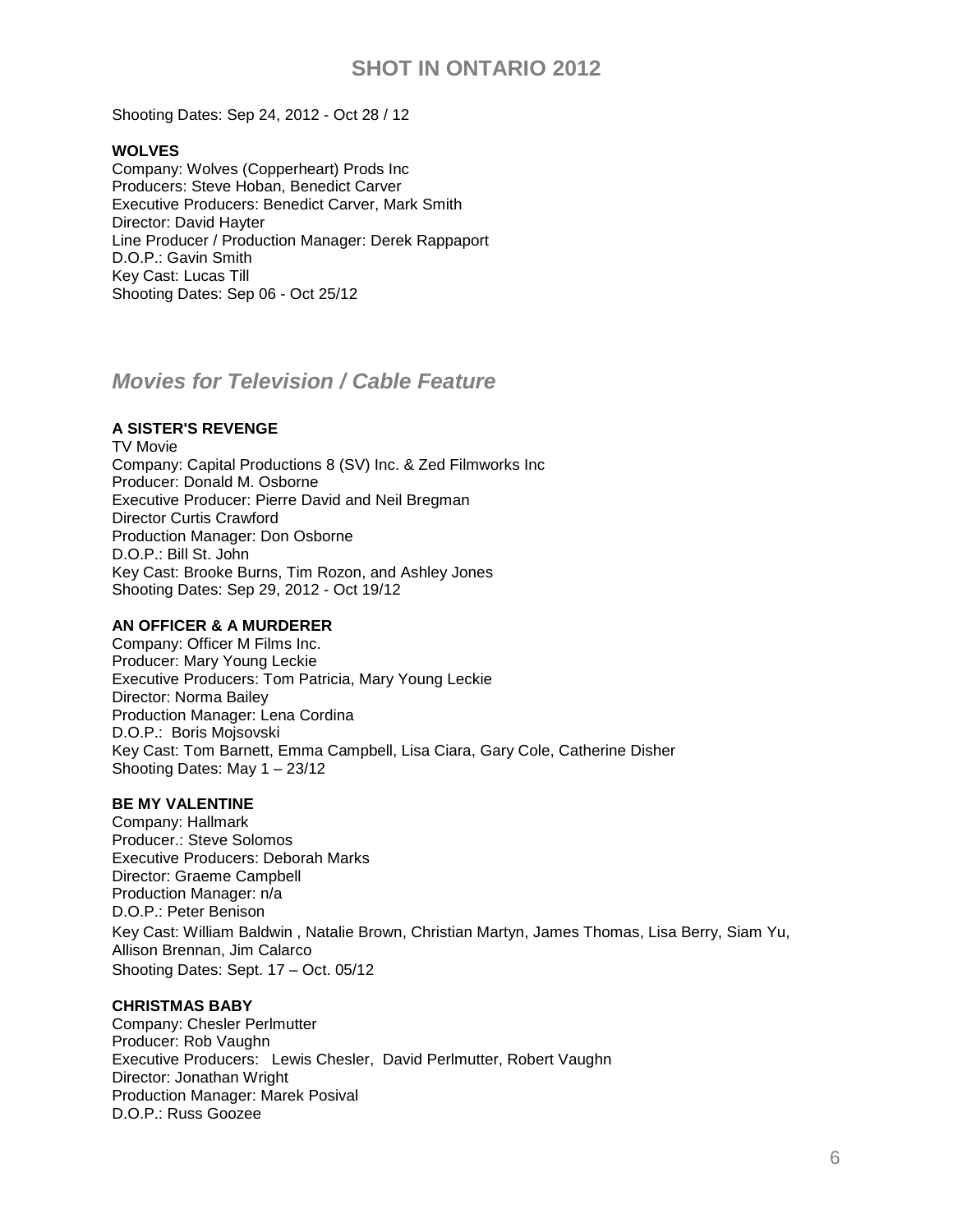Key Cast: [Casper Van Dien,](http://pro.imdb.com/name/nm0000680/) [Natalie Lisinska,](http://pro.imdb.com/name/nm1990511/) [Patrick Gallagher,](http://pro.imdb.com/name/nm0302466/) [Rachel Wilson](http://pro.imdb.com/name/nm0933987/) Shooting Dates: June 22 – July 10/12

#### **CHRISTMAS DANCE**

Company: Chesler Perlmutter Producer: Rob Vaughn Executive Producer: Lewis Chesler Director: John Bradshaw Production Manager: Marek Posival D.O.P.: Russ Goozee Key Cast: Andrew McCarthy Shoot: July 13 - 30/12

#### **CHRISTMAS SONG**

Company: Chesler Perlmutter Producer: Rob Vaughn Executive Producer: Lewis Chesler Director: Timothy Bond Production Manager: Marek Posival D.O.P.: Russ Goozee Key Cast: Natasha Henstridge Shooting Dates: June 4 – 19/12

### **COLD SPRING**

Company: Lifetime / Chesler Perlmutter Producer: Marci McCurlie Executive Producer: Lewis Chesler Director: Sheldon Wilson Line Producer: Marek Posival Production Manager: Marek Posival D.O.P.: Russ Goozee Key Cast: Natasha Henstridge & Sean Patrick Flanery Shooting Dates: Aug, 2 – Aug. 22/12

## **CYBERGEDDON**

Company: Cybergeddon Prods. Inc. Producers: Matt Weinberg, Anthony Leo, Megan Ellstrom Executive Producer: Anthony E. Zuiker Director: Diego Velasco Production Manager: Szonja Jakovits D.O.P.: [Samy Inayeh](http://pro.imdb.com/name/nm0408402/) Key Cast: Missy Peregrym, Oliver Martinez Shooting Dates: May 7 – 31/12

## **FIR CRAZY**

Company: Hallmark Producer: Mary Pantelidis Executive Producer: Mary Pantelidis, Fernando Szew, Robyn Snyder, Craig Pryce Director: Craig Pryce Production Manager: Michael Stoyanov D.O.P.: John Berrie Key Cast: Sarah Lancaster, Eric Johnson Shooting Dates: May 27 – June 14/12

#### **HER HUSBAND'S BETRAYAL**

Company: Lifetime Producer: Neil Bregman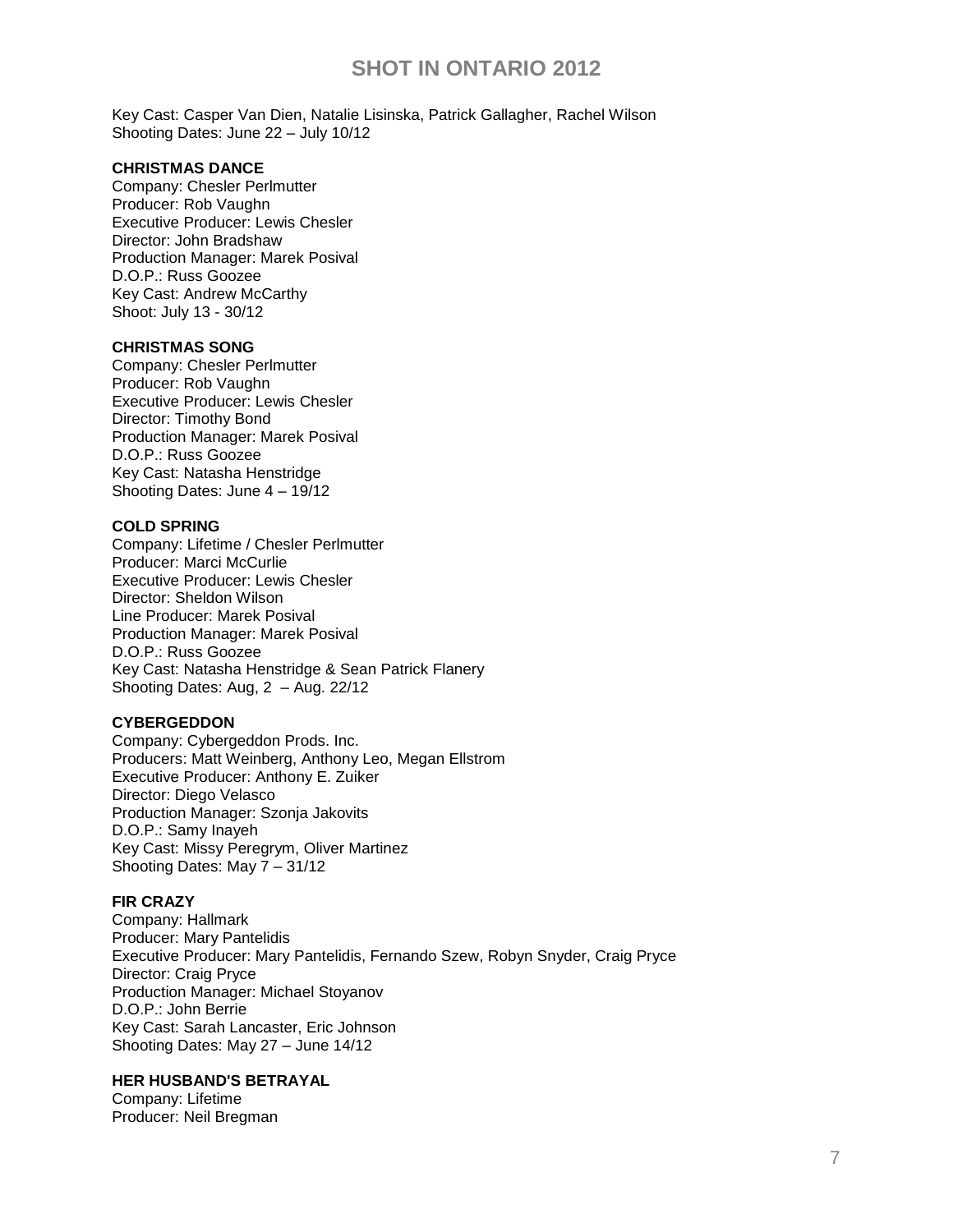Director: Ron Oliver Production Manager: Nancy Welsh D.O.P.: Gerald Packer, csc Shooting Dates: Nov 19- Dec 07/12

### **REWIND**

Company: NBC Universal Producer: Robert Petrovicz Executive Producers: [Gail Berman,](http://pro.imdb.com/name/nm0075762/) [Lloyd Braun,](http://pro.imdb.com/name/nm1569361/) [Justin Marks,](http://pro.imdb.com/name/nm1098479/) Gene Stein Director: Jack Bender Production Manager: Michael Wray D.O.P.: [Stephen McNutt](http://pro.imdb.com/name/nm0002323/) Key Cast: [David Cronenberg,](http://pro.imdb.com/name/nm0000343/) [Jeff Fahey,](http://pro.imdb.com/name/nm0001194/) [Keisha Castle-Hughes,](http://pro.imdb.com/name/nm1095720/) [Melanie Scrofano,](http://pro.imdb.com/name/nm1234276/) [Jennifer](http://pro.imdb.com/name/nm1289484/)  [FerrinS](http://pro.imdb.com/name/nm1289484/)hooting Dates: Apr. 16 – May 6/12

## **THE GOOD WITCH'S CHARM**

Company: Good Witches Prods. Inc. Producer: Manny Danelon Executive Producer: Frank Siracusa Director: Craig Pryce Production Manager: Manny Danelon D.O.P.: John F. Berrie Key Cast Matthew Knight, Chris Potter, Ashley Leggat Shooting Dates: July 22 – Aug 13/12

## **THE GOOD WITCH'S FATE**

Company: Good Witches Prods. Inc. Producer: Manny Danelon Executive Producer: Frank Siracusa Director: Craig Pryce Production Manager: Manny Danelon D.O.P.: John F. Berrie Key Cast: Chris Potter Shooting Dates: Aug. 22 – Sept. 12/12

## *Episodic Series*

## **ALL FOR NOTHING Season 2**

Company: All For Nothing Productions II Inc. Producer: Lisa Nault Executive. Producer.: Tim Alp Directors: Matt West, Andrew Fedosov Line Producer / Production Manager: Gayle Nakamoto D.O.P.: Michael Tien, Colin Boettcher, Robin Smith Key Cast: Paul Rushforth and Penny Southam Shooting Dates: February 2011 to November 2012

### **ALPHAS Season 2**

Company: NBC Universal Producers: Kevin Lafferty, Nick Copus Executive Producers: Gail Berman, Lloyd Braun, Gene Stein Directors: [Nick Copus,](http://pro.imdb.com/name/nm0178944/) [Matthew Hastings](http://pro.imdb.com/name/nm0368602/) Production Manager: Victoria Harding D.O.P.: [David Perrault](http://pro.imdb.com/name/nm0674520/) Key Cast: David Strathaim, Ryan Cartwright, Warren Christie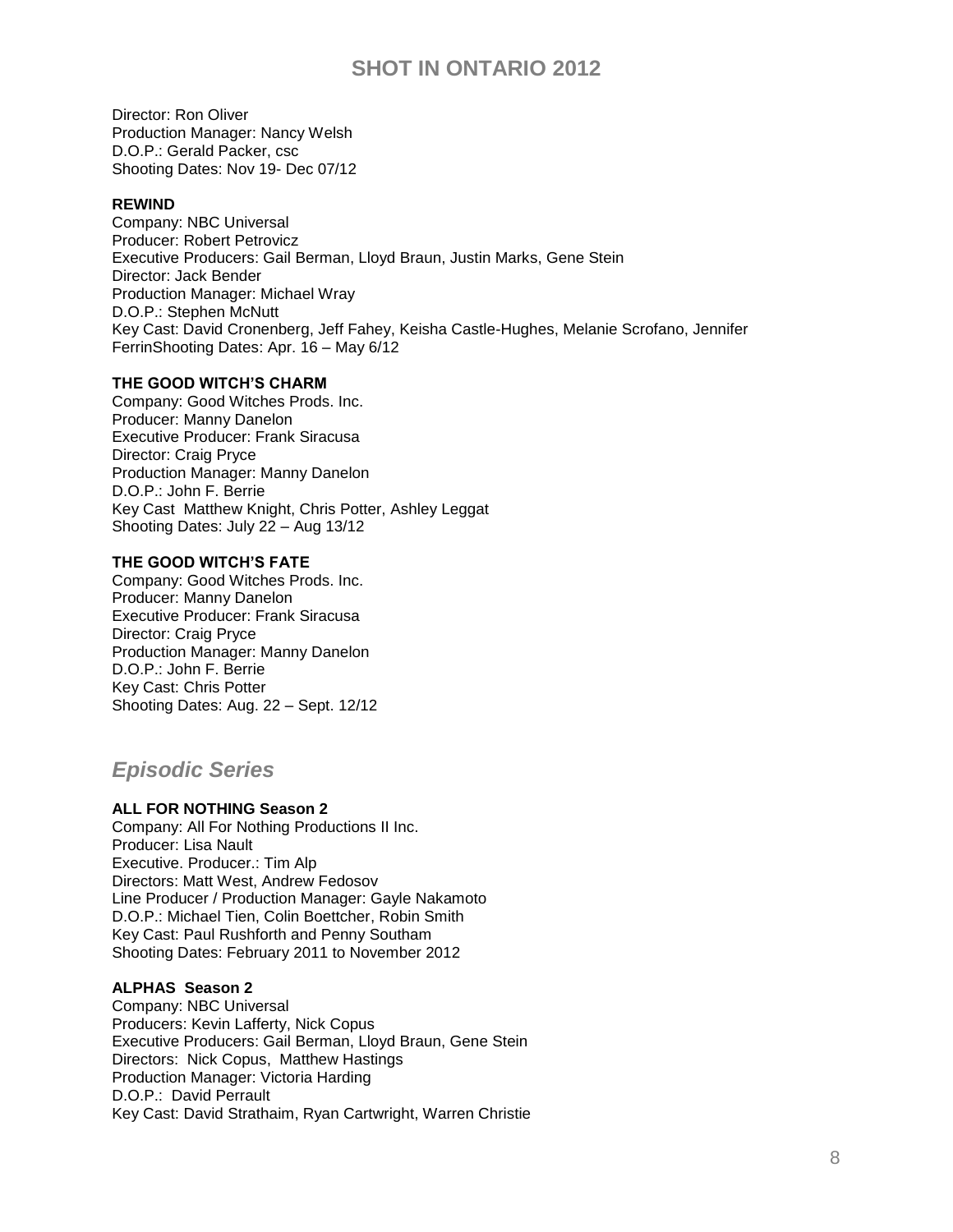Shooting Dates: Mar. 26 – Aug. 03/12

### **BEAUTY & THE BEAST Pilot**

Company: CBS Television Producer: Michael J. Maschio Executive Producers: [Sherri Cooper,](http://pro.imdb.com/name/nm0178381/) [Bill Haber,](http://pro.imdb.com/name/nm1072263/) [Paul Junger Witt,](http://pro.imdb.com/name/nm0432625/) [Ron Koslow,](http://pro.imdb.com/name/nm0467193/) [Jennifer Levin,](http://pro.imdb.com/name/nm0505622/) [C.](http://pro.imdb.com/name/nm4862638/)  [Anthony Thomas](http://pro.imdb.com/name/nm4862638/) Director: Gary Fleder Production Manager: Anna Beben D.O.P.: Theo Van De Sande Key Cast: Yannick Bisson, Danile DiTomasso, [Kristin Kreuk](http://pro.imdb.com/name/nm0471036/) Shooting Dates: Mar. 22 – Apr. 2/12

### **BOMB GIRLS Season 2**

Company: Bomb Girls Prods (ON) Inc. Producer: John Calvert Executive Producers: [Janis Lundman,](http://pro.imdb.com/name/nm0526526/) [Michael MacLennan,](http://pro.imdb.com/name/nm0533853/) [Adrienne Mitchell,](http://pro.imdb.com/name/nm0593097/) [Michael Prupas](http://pro.imdb.com/name/nm0699276/) Directors: [Ken Girotti,](http://pro.imdb.com/name/nm0320987/) [Adrienne Mitchell,](http://pro.imdb.com/name/nm0593097/) [Anne Wheeler](http://pro.imdb.com/name/nm0923768/) Production Manager: Sandra Lumlock D.O.P.: [Eric Cayla](http://pro.imdb.com/name/nm0147292/) Key Cast: [Meg Tilly,](http://pro.imdb.com/name/nm0000672/) [Jodi Balfour,](http://pro.imdb.com/name/nm3341156/) [Charlotte Hegele,](http://pro.imdb.com/name/nm4226301/) [Ali Liebert,](http://pro.imdb.com/name/nm1650932/) [Sebastian Pigott,](http://pro.imdb.com/name/nm2477204/) [Antonio Cupo,](http://pro.imdb.com/name/nm1182955/) [Peter](http://pro.imdb.com/name/nm0653660/)  [Outerbridge,](http://pro.imdb.com/name/nm0653660/) [Lisa Norton,](http://pro.imdb.com/name/nm2572938/) [Richard Fitzpatrick](http://pro.imdb.com/name/nm0280584/) Shooting Dates: Aug. 7 – Dec. 10/12

## **COPPER Season 1**

Company: BBC/Cineflix Producers: Brad Van Arragon,Tom Fontana, Barry Levinson Executive Producers: [Sam Berliner,](http://pro.imdb.com/name/nm5091367/) [Katherine Buck,](http://pro.imdb.com/name/nm2495380/) [Sally Catto,](http://pro.imdb.com/name/nm1762457/) [Jim Finnerty,](http://pro.imdb.com/name/nm0278253/) [Tom Fontana,](http://pro.imdb.com/name/nm0284956/) [Barry](http://pro.imdb.com/name/nm0001469/)  [Levinson,](http://pro.imdb.com/name/nm0001469/) [Will Rokos,](http://pro.imdb.com/name/nm0737993/) [Glen Salzman,](http://pro.imdb.com/name/nm0759568/) [Brad Van Arragon,](http://pro.imdb.com/name/nm0885612/) [Christina Wayne](http://pro.imdb.com/name/nm0915529/) Directors: [Jeff Woolnough,](http://pro.imdb.com/name/nm0941276/) [Ken Girotti,](http://pro.imdb.com/name/nm0320987/) [Clark Johnson,](http://pro.imdb.com/name/nm0424800/) [Larysa Kondracki](http://pro.imdb.com/name/nm2326979/) Production Manager:Christopher Danton D.O.P.: [Paul Sarossy](http://pro.imdb.com/name/nm0765477/) Key Cast: [Tom Weston-Jones,](http://pro.imdb.com/name/nm4534594/) [Kevin Ryan,](http://pro.imdb.com/name/nm2397459/) [Ato Essandoh,](http://pro.imdb.com/name/nm1017951/) [Franka Potente,](http://pro.imdb.com/name/nm0004376/) [Kiara Glasco,](http://pro.imdb.com/name/nm4825013/) [Anastasia](http://pro.imdb.com/name/nm1473013/)  [Griffith,](http://pro.imdb.com/name/nm1473013/) [Kyle Schmid,](http://pro.imdb.com/name/nm0772704/) [Dylan Taylor](http://pro.imdb.com/name/nm1792091/) Shooting Dates: Jan. – May/12

### **COVERT AFFAIRS Season 3**

Company: GEP Prods. Inc. Producer: Sean Ryerson Executive Producers: D. Bartis, C. Ord, M. Corman, J. Parriott Directors: [Félix Enríquez Alcalá,](http://www.imdb.com/name/nm0258066/) [Allan Kroeker,](http://www.imdb.com/name/nm0471862/) [Stephen Kay](http://www.imdb.com/name/nm0443181/) Production Manager: B. E. Sharp D.O.P.: [Colin Hoult](http://www.imdb.com/name/nm0002415/) Key Cast: [Piper Perabo,](http://www.imdb.com/name/nm0005305/) [Christopher Gorham,](http://www.imdb.com/name/nm0330913/) [Kari Matchett](http://www.imdb.com/name/nm0558182/) Shooting Dates: Mar. 19 – Oct. 9/12

### **CRACKED Season 1**

Cracked Season 1 Inc. Producer: Jamie Paul Rock Executive Producer: P. Raymont, J. Dawe Director: Tim Southam Cast: [David Sutcliffe,](http://pro.imdb.com/name/nm0005475/) [Stefanie von Pfetten](http://pro.imdb.com/name/nm0902807/) Production Manager: Victoria Woods D.O.P: Norayr Kasper Shooting Dates : July 16 – Dec. 4/12

### **CROWN THE TOWN Season 1**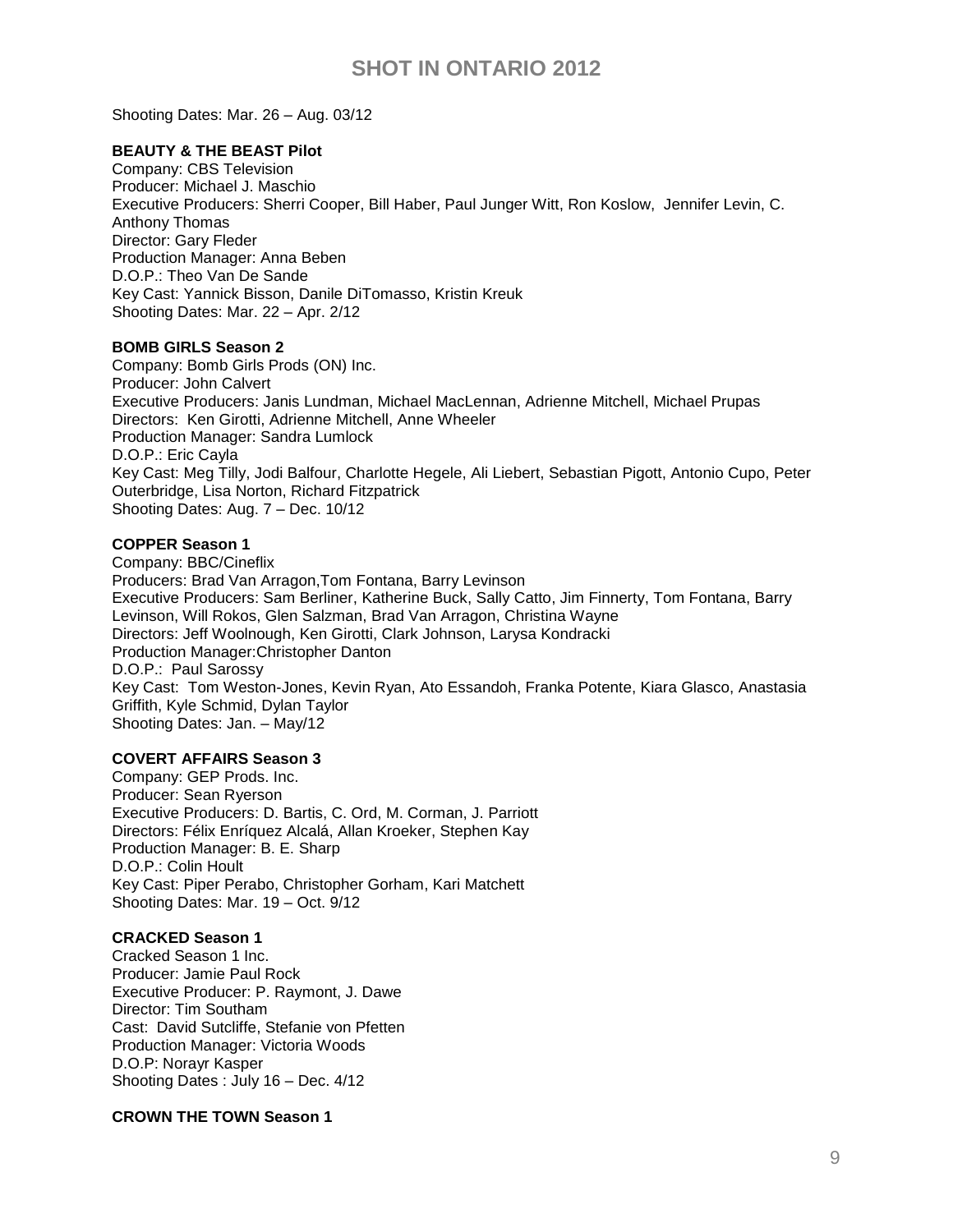Company: LaRue Productions Inc. Producers: Matt King, Ryan Long Executive Producers: Andrew Ferguson, Matt King, Ryan Long Directors: Hayden Currie, Graham Beasley, TJ Derry Production Manager: Trevor Duwyn D.O.P.: [Graham Beasley,](http://pro.imdb.com/name/nm3854428/) [Hayden Currie](http://pro.imdb.com/name/nm4580232/) Key Cast: Jerek Hardy, Gary Kraft, Ryan Long Shooting Dates: Apr. 11 – May 31/12

## **DEFIANCE Pilot**

Company: GEP Prods. Inc. Producer: Greg Copeland Executive Producers: Kevin Murphy, Michael Taylor Director: Scott Stewart Production Manager: Tony Thatcher D.O.P.: [Attila Szalay](http://pro.imdb.com/name/nm0004360/) Key Cast: Grant Bowler, Jessica Nichols Shooting Dates: Apr. 23 – May 25/12

## **DEFIANCE Season 1**

Company: NBC/Universal/GEP Prods. Inc. Producer: Clara George Executive Producers: Kevin Murphy, Michael Taylor Director: [Scott Charles Stewart](http://pro.imdb.com/name/nm0829820/) Production Manager: Shauna Jamison D.O.P.: [Attila Szalay](http://pro.imdb.com/name/nm0004360/) Key Cast: Grant Bowler, Jessica Nichols Shoot: July 23 – Nov. 9/12

## **DEGRASSI: The Next Generation Season 12**

Company: Epitome Pictures Producers: David Lowe, Stephanie Williams, Stephan Brogren Executive Producers: Linda Schuyler, Stephen Stohn Directors: Stefan Brogren, Phil Earnshaw, Pat Williams, Eleanore Lindo, Sturla Gunnarsson, Samir Rehem Production Manager: Michael Bawcutt D.O.P.: Mitchell T. Ness Key Cast: Munro Chambers, Annie Clark, Cristine Prosperi, Luke Bilyk, Melinda Shankar, Chloe Rose, Aislinn Paul, Dylan Everett, Alicia Josipovic, Jordan Todosey, Jessica Tyler Shoot: Mar. 19 – Nov./12

## **FLASHPOINT Season 5**

Company: Flashpoint Season V Prods. Producer: John Calvert Executive Producers: Anne Marie La Traverse, Bill Mustos Director: [Stefan Pleszczynski](http://pro.imdb.com/name/nm0687238/) Production Manager: Sandra Lumlock Key Cast: [Amy Jo Johnson,](http://www.imdb.com/name/nm0005057/) [Hugh Dillon,](http://www.imdb.com/name/nm0227003/) [David Paetkau,](http://www.imdb.com/name/nm0655959/) [Enrico Colantoni](http://www.imdb.com/name/nm0170186/) Shooting Dates: Feb. 9 – June 27/12

### **HANNIBAL**

Company: Doheny Prods. Inc. Producer: Carol Dunn Trussell Executive Producer: Brian Fuller Director: David Slade Production Manager: Michael Wray D.O.P.: [Karim Hussain](http://www.imdb.com/name/nm0403963/)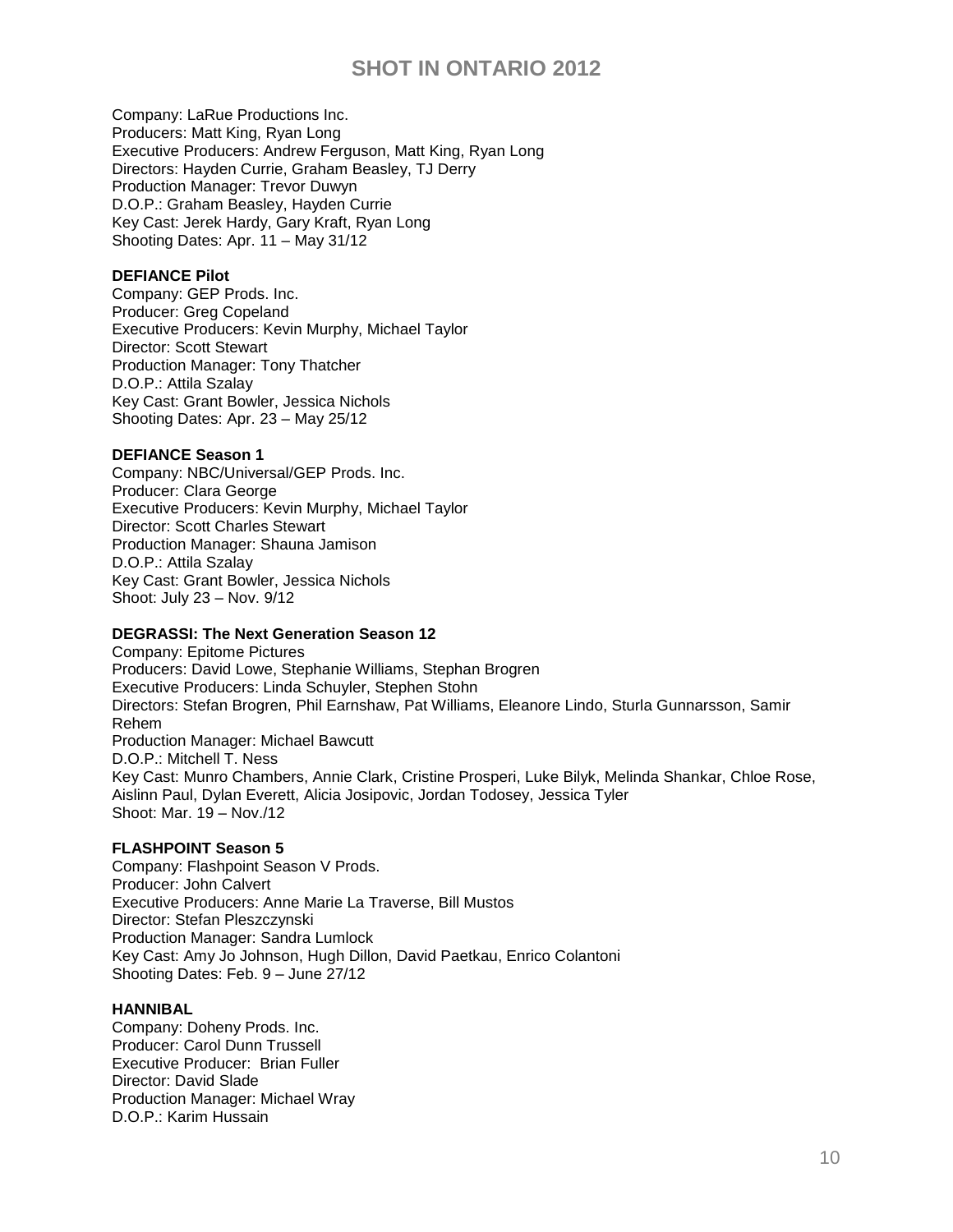Key Cast: [Hugh Dancy,](http://www.imdb.com/name/nm0199215/) [Mads Mikkelsen,](http://www.imdb.com/name/nm0586568/) [Caroline Dhavernas,](http://www.imdb.com/name/nm0223518/) Laurence Fishburne Shooting Dates: Aug. 28 – Feb. 13/13

### **HEMLOCK GROVE**

Company: Lockhem Prods Inc. Producer: Lynn Raynor Executive Producers: [Michael A. Connolly,](http://pro.imdb.com/name/nm0175326/) [Brian McGreevy,](http://pro.imdb.com/name/nm2992029/) [Eli Roth,](http://pro.imdb.com/name/nm0744834/) [Deran Sarafian,](http://pro.imdb.com/name/nm0764776/) [Lee Shipman,](http://pro.imdb.com/name/nm0794106/) [Mark Verheiden](http://pro.imdb.com/name/nm0894156/) Director: Eli Roth Production Manager: Whitney Brown D.O.P.: Fernando Arguelles Key Cast: Marty Adams, [Joel de la Fuente,](http://pro.imdb.com/name/nm0209249/) [Aaron Douglas,](http://pro.imdb.com/name/nm0234928/) [Amazon Eve,](http://pro.imdb.com/name/nm4425355/) [Famke Janssen](http://pro.imdb.com/name/nm0000463/) Shooting Dates: July 10 – Dec. 14/12

### **INCOME PROPERTY**

Company: Income Property 5 (RTR) Productions Inc. Producer: Karen Walters Executive Producer: Kit Redmond Directors: Merissa Simonian, Derek Ryan, Various Line Producer / Production Manager: Paul 'Spike' Lees D.O.P.: Ben Sharp Key Cast: Scott McGillivray Shooting Dates: Sept 30/11- Nov/12

### **KING Season 2**

Company: King Films Prods II Inc. Producer: Manny Danelon Executive Producers: [Greg Spottiswood,](http://pro.imdb.com/name/nm0819494/) Bernard Zukerman Director: [Jerry Ciccoritti,](http://pro.imdb.com/name/nm0162013/) [Don McBrearty,](http://pro.imdb.com/name/nm0564260/) [Lee Rose](http://pro.imdb.com/name/nm0003022/) Production Manager: Andrea Mullan D.O.P.: [Rudolf Blahacek](http://pro.imdb.com/name/nm0086085/) Key Cast: [Amy Price-Francis,](http://pro.imdb.com/name/nm0697201/) [Alan Van Sprang,](http://pro.imdb.com/name/nm0888022/) [Gabriel Hogan,](http://pro.imdb.com/name/nm0389527/) [Tony Nardi,](http://pro.imdb.com/name/nm0621348/) [Rossif Sutherland](http://pro.imdb.com/name/nm1160472/) Shooting Dates: Sept. 29 – Mar. 30/12

### **KING AND MAXWELL - Pilot**

Company: CBS Producer: D. Tardino Director: Mike Kateleman Line Producer / Production Manager: Andrea Raffaghello D.O.P.: David Stoloff Key Cast: [Ryan Hurst,](http://pro.imdb.com/name/nm0403652/) [Michael O'Keefe,](http://pro.imdb.com/name/nm0001574/) [Jon Tenney,](http://pro.imdb.com/name/nm0855103/) [Cynthia Addai-Robinson,](http://pro.imdb.com/name/nm1870963/) [Mark Lutz](http://pro.imdb.com/name/nm0527592/) Shooting Dates: Nov. 3 – Nov. 15/12

### **LIFE WITH BOYS - Season 2**

Company: LWB II Productions Inc.Prod: Jim Corston Producer: Jim Corston Executive Producers: Tracey Dodokin / Doug Lieblein Directors: Steve Wright / Stefan Scaini / Brian Roberts Production Manager: Mark Reid D.O.P.: Bentley Miller Key Cast: Torri Webster, Madison Pettis, Sandy Jobin-Bevans, Nathan McLeod, Michael Murphy, Jake Goodman Shooting Dates: 2 Sep 10 - Dec 07, 2012

#### **LOST GIRL Season 2** Company: CanWest Global Producer: Wanda Chaffey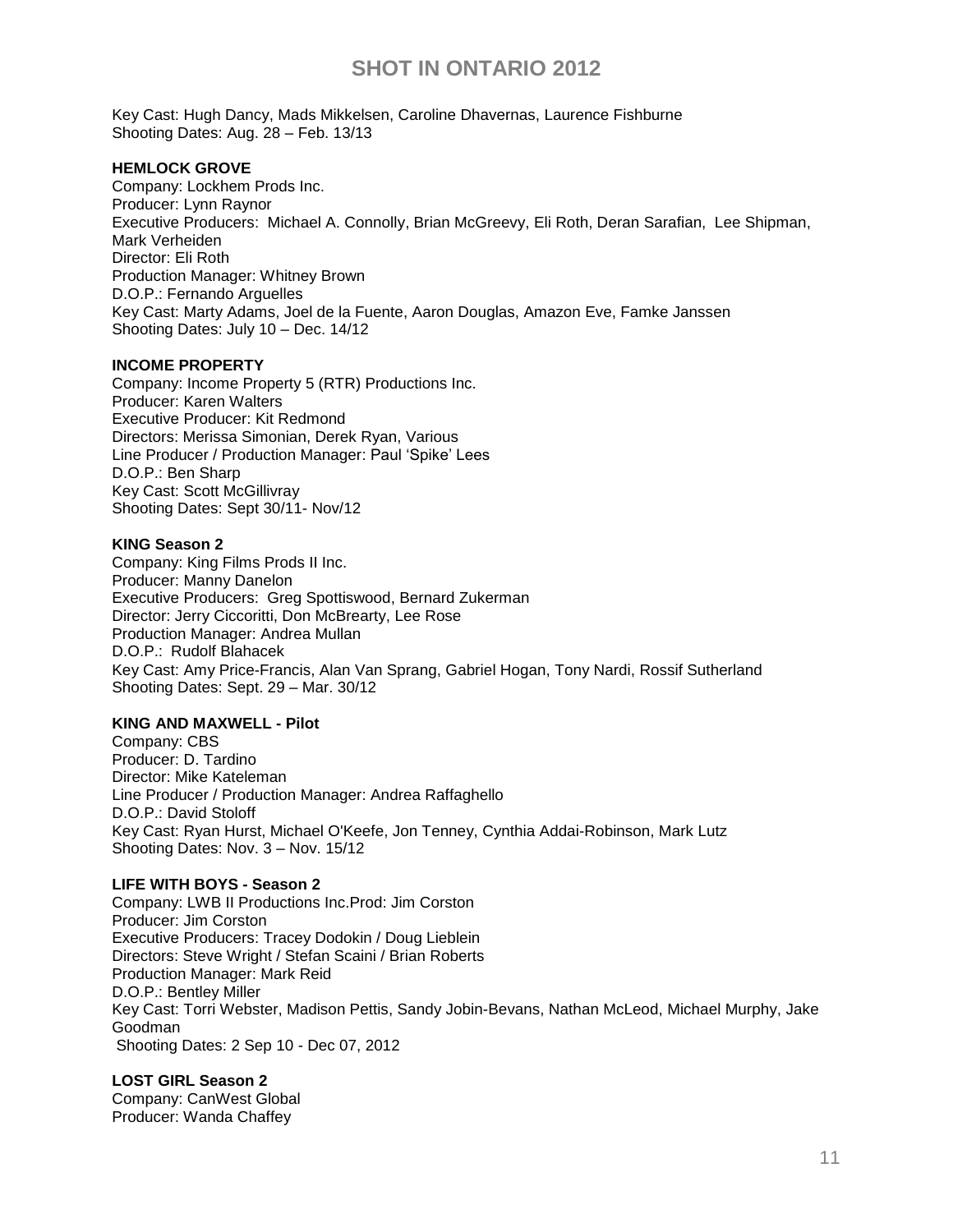Executive Producer: Jay Firestone Director: Various Production Manager: Desmond Paes D.O.P.: [Benjamin Pinkerton](http://pro.imdb.com/name/nm3994904/) Key Cast: [Anna Silk,](http://pro.imdb.com/name/nm0798014/) [Kris Holden-Ried,](http://pro.imdb.com/name/nm0390285/) [Ksenia Solo,](http://pro.imdb.com/name/nm0989959/) [Zoie Palmer,](http://pro.imdb.com/name/nm1235776/) [Rick Howland,](http://pro.imdb.com/name/nm0398205/) K.C. [Collins,](http://pro.imdb.com/name/nm0172220/) [Paul](http://pro.imdb.com/name/nm1620443/)  [Amos](http://pro.imdb.com/name/nm1620443/) Shooting Dates: May 9 – Jan. 23/12

## **MURDOCH MYSTERIES Season 6**

TV Series Company: Shaftesbury Murdoch VI Inc. Producer: Stephen Montgomery Executive Producers: [Scott Garvie,](http://pro.imdb.com/name/nm0308792/) [Christina Jennings](http://pro.imdb.com/name/nm0421126/) Directors: [Harvey Crossland,](http://pro.imdb.com/name/nm0189327/) [Laurie Lynd,](http://pro.imdb.com/name/nm0528508/) [Cal Coons,](http://pro.imdb.com/name/nm1779939/) [Don McCutcheon,](http://pro.imdb.com/name/nm0567345/) [Gail Harvey,](http://pro.imdb.com/name/nm0367523/) [Yannick Bisson.](http://pro.imdb.com/name/nm0084370/) [Michael DeCarlo](http://pro.imdb.com/name/nm0213649/) Production Manager: Jeremy Hood D.O.P.: [Jim Jeffrey](http://pro.imdb.com/name/nm0420296/) Key Cast: [Yannick Bisson.](http://pro.imdb.com/name/nm0084370/) [Thomas Craig,](http://pro.imdb.com/name/nm0186030/) [Jonny Harris,](http://pro.imdb.com/name/nm1649782/) [Helene Joy,](http://pro.imdb.com/name/nm0431420/) [Lachlan Murdoch](http://pro.imdb.com/name/nm0613763/) Shooting Dates: May 22 – Sept. 28/12

## **NIKITA Season 2**

Company: Warner Bros. TV / Nikita Films Producer: Marc David Alpert Executive Producers: Joseph Nichol, Danny Cannon, David Levinson, Peter Johnson Directors: [Eagle Egilsson,](http://pro.imdb.com/name/nm0251032/) [Danny Cannon,](http://pro.imdb.com/name/nm0134176/) [Nick Copus,](http://pro.imdb.com/name/nm0178944/) [Jeffrey G. Hunt,](http://pro.imdb.com/name/nm0402493/) [Michael Robison](http://pro.imdb.com/name/nm0733227/) Production Manager: David Till D.O.P.: [Rene Ohashi,](http://pro.imdb.com/name/nm0644964/) [Glen Keenan](http://pro.imdb.com/name/nm0444643/) Key Cast: [Maggie Q,](http://pro.imdb.com/name/nm0702572/) [Shane West,](http://pro.imdb.com/name/nm0922342/) [Lyndsy Fonseca,](http://pro.imdb.com/name/nm0960912/) [Aaron Stanford,](http://pro.imdb.com/name/nm0822155/) [Melinda Clarke,](http://pro.imdb.com/name/nm0164918/) [Xander Berkeley](http://pro.imdb.com/name/nm0075359/)  Shooting Dates: July 13/10 – Apr. 20/12

### **OTTAWA UNDERGROUND**

Les Productions Léa Pascal Producer: Léa Pascal Executive Producer: Léa Pascal Directors: Léa Pascal, Jean-Claude Caprara, Karl Sauvé Production Manager: Gaetan Fluet DOP : Brian Morris, Karl Roeder, Robin Smith Key Cast: n/a Shooting dates: May – Nov/12

### **ORPHAN BLACK**

Orphan Black Productions Limited Exec. Prod.: Ivan Schneeberg, John Fawcett, David Fortier, Graeme Manson Dir: John Fawcett LP: Claire Welland D.O.P.: Aaron Morton Key Cast: [Maria Doyle Kennedy,](http://pro.imdb.com/name/nm0448204/) [Tatiana Maslany,](http://pro.imdb.com/name/nm1137209/) [Dylan Bruce,](http://pro.imdb.com/name/nm1851313/) [Jordan Gavaris,](http://pro.imdb.com/name/nm2849998/) [Drew Davis,](http://pro.imdb.com/name/nm3883778/) [Millie](http://pro.imdb.com/name/nm4438246/) Davis Shooting Dates: Oct. 22 – Dec. 2/12

### **RENDEZ-VOUS**

Les Productions Léa Pascal Producer: Léa Pascal Executive Producer: Léa Pascal Directors: Marie-Josée Houle, Renaud Lafond, Simon Madore, Jean-François Martel, Jean-Claude Caprara, Léa Pascal PM: Gaetan Fluet D.O.P. : Brian Morris, Phillip Grondin, Jean-Claude Caprara, Robin Smith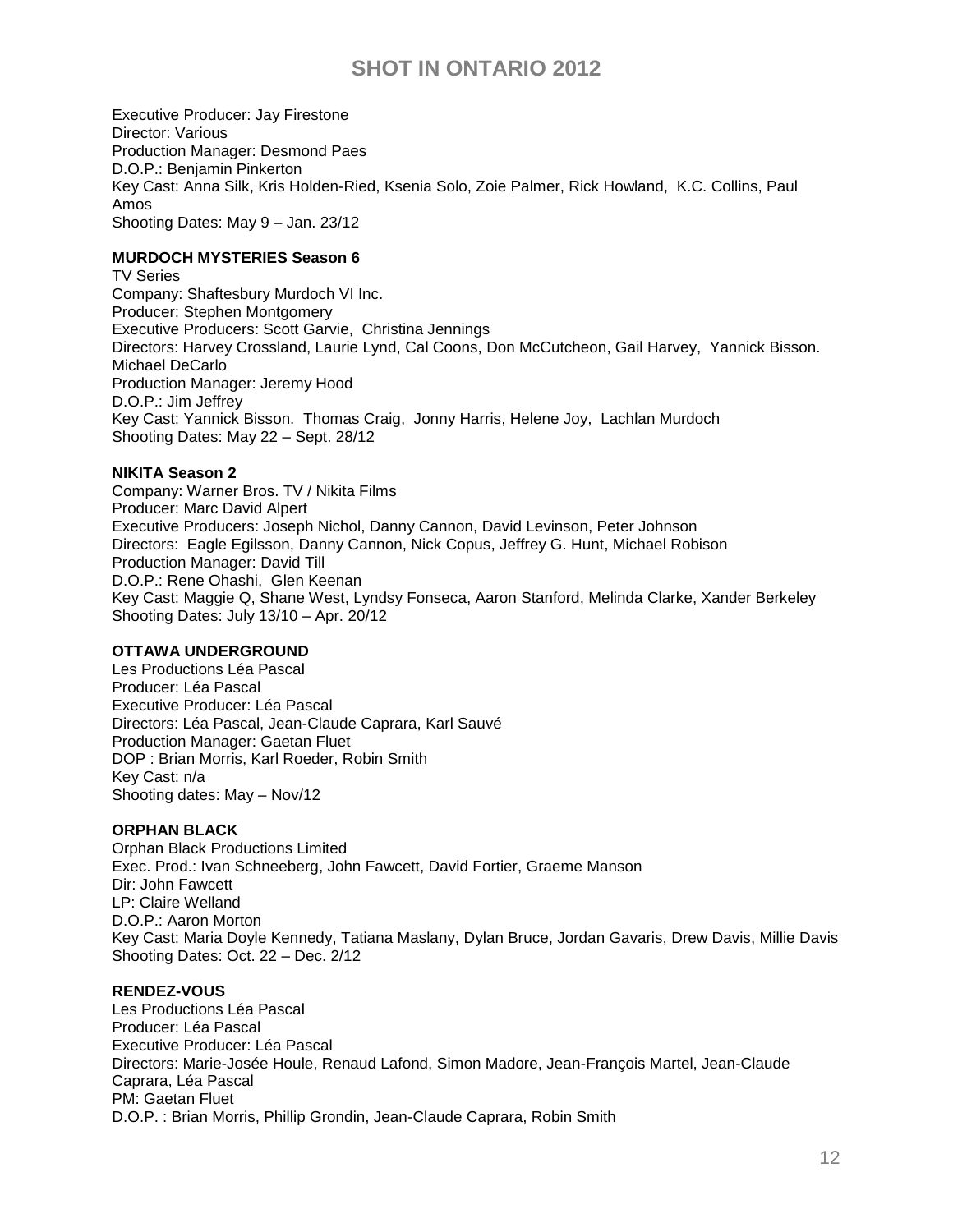Key Cast: n/a Shooting dates: May – Nov/12

#### **ROOKIE BLUE Season 3**

Company: Rookie Blue 3 Inc. Producer: Linda Pope Executive Producers: [David Wellington,](http://pro.imdb.com/name/nm0920001/) [Tassie Cameron,](http://pro.imdb.com/name/nm1017117/) [Ilana Frank,](http://pro.imdb.com/name/nm0290957/) [Noreen Halpern,](http://pro.imdb.com/name/nm0356957/) [John Morayniss](http://pro.imdb.com/name/nm0603216/) Directors: [David Wellington,](http://pro.imdb.com/name/nm0920001/) [John Fawcett,](http://pro.imdb.com/name/nm0269502/) [Steve DiMarco,](http://pro.imdb.com/name/nm0227192/) [Paul Fox,](http://pro.imdb.com/name/nm0289186/) [T.W. Peacocke,](http://pro.imdb.com/name/nm0668814/) [Peter Wellington](http://pro.imdb.com/name/nm0920017/) Production Manager: Armand Leo D.O.P.: [David Perrault](http://pro.imdb.com/name/nm0674520/) Key Cast: [Missy Peregrym,](http://pro.imdb.com/name/nm1335291/) [Gregory Smith,](http://pro.imdb.com/name/nm0808376/) [Enuka Okuma,](http://pro.imdb.com/name/nm0645781/) [Travis Milne,](http://pro.imdb.com/name/nm2691819/) [Charlotte Sullivan,](http://pro.imdb.com/name/nm0838000/) [Matt Gordon,](http://pro.imdb.com/name/nm0330438/) [Noam Jenkins,](http://pro.imdb.com/name/nm0420937/) [Melanie Nicholls-King,](http://pro.imdb.com/name/nm0629517/) [Ben Bass](http://pro.imdb.com/name/nm0060029/) Shooting Dates: Aug. 22 – Jan. 23/12

#### **RUBY**

Slalom Productions Producer: Marie-Pierre Gariépy Executive Producer: N/A Directors: Martin Cadotte, Marie-Josée Houle, Renaud Lafond Production Manager: Geneviève Cousineau D.O.P.: Phillip Grondin Key Cast - Nadia Campbell Shooting dates: Sept. 2012 - May 2013

#### **SATISFACTION Pilot**

Company: DHX Producer.: Kevin Lafferty Executive. Producer.: Tim McAuliffe Director.: Keith Samples Production Manager: Victoria Harding D.O.P.: Thom Best Key Cast: [Ryan Belleville](http://pro.imdb.com/name/nm1108472/) , [Stephanie Lemelin,](http://pro.imdb.com/name/nm1107254/) [Luke Macfarlane,](http://pro.imdb.com/name/nm1682832/) [Leah Renee,](http://pro.imdb.com/name/nm1065012/) [Vik Sahay](http://pro.imdb.com/name/nm0006710/) Shooting Dates: Nov 19 - Nov 22/12

## **SAVING HOPE Season 1**

Company: EntertainmentOne Producers: Linda Pope, Erica Durance Executive Producer: Ilana Frank Director: [John Fawcett,](http://pro.imdb.com/name/nm0269502/) [David Wellington](http://pro.imdb.com/name/nm0920001/) Production Manager: Brian Gibson D.O.P.: [Steve Danyluk](http://pro.imdb.com/name/nm0200718/) Key Cast: [Erica Durance,](http://pro.imdb.com/name/nm1570568/) [Daniel Gillies,](http://pro.imdb.com/name/nm0319171/) [Julia Taylor Ross,](http://pro.imdb.com/name/nm3631803/) [Kristopher Turner,](http://pro.imdb.com/name/nm1197529/) [Michael Shanks](http://pro.imdb.com/name/nm0788218/) Shooting Dates: Mar. 12 – July 12/12

#### **SUITS Season 2**

Company: GEP Prods. Inc (Suits) Producer: Gene Klein Executive Producer: D. Bartis, D. Liman Director: Various Line Producer: Jonathan Hackett Production Manager: Carmen Arndt D.O.P.: [Patrick Cady](http://pro.imdb.com/name/nm0128337/) Key Cast: [Gabriel Macht,](http://pro.imdb.com/name/nm0532683/) [Patrick J. Adams,](http://pro.imdb.com/name/nm1140666/) [Rick Hoffman,](http://pro.imdb.com/name/nm0389069/) [Meghan Markle,](http://pro.imdb.com/name/nm1620783/) [Sarah Rafferty](http://pro.imdb.com/name/nm1423048/) Shooting Dates: Apr. 3 – Oct. 12/12

#### **SWORN TO SILENCE Pilot**

Company: STS Prods Ltd.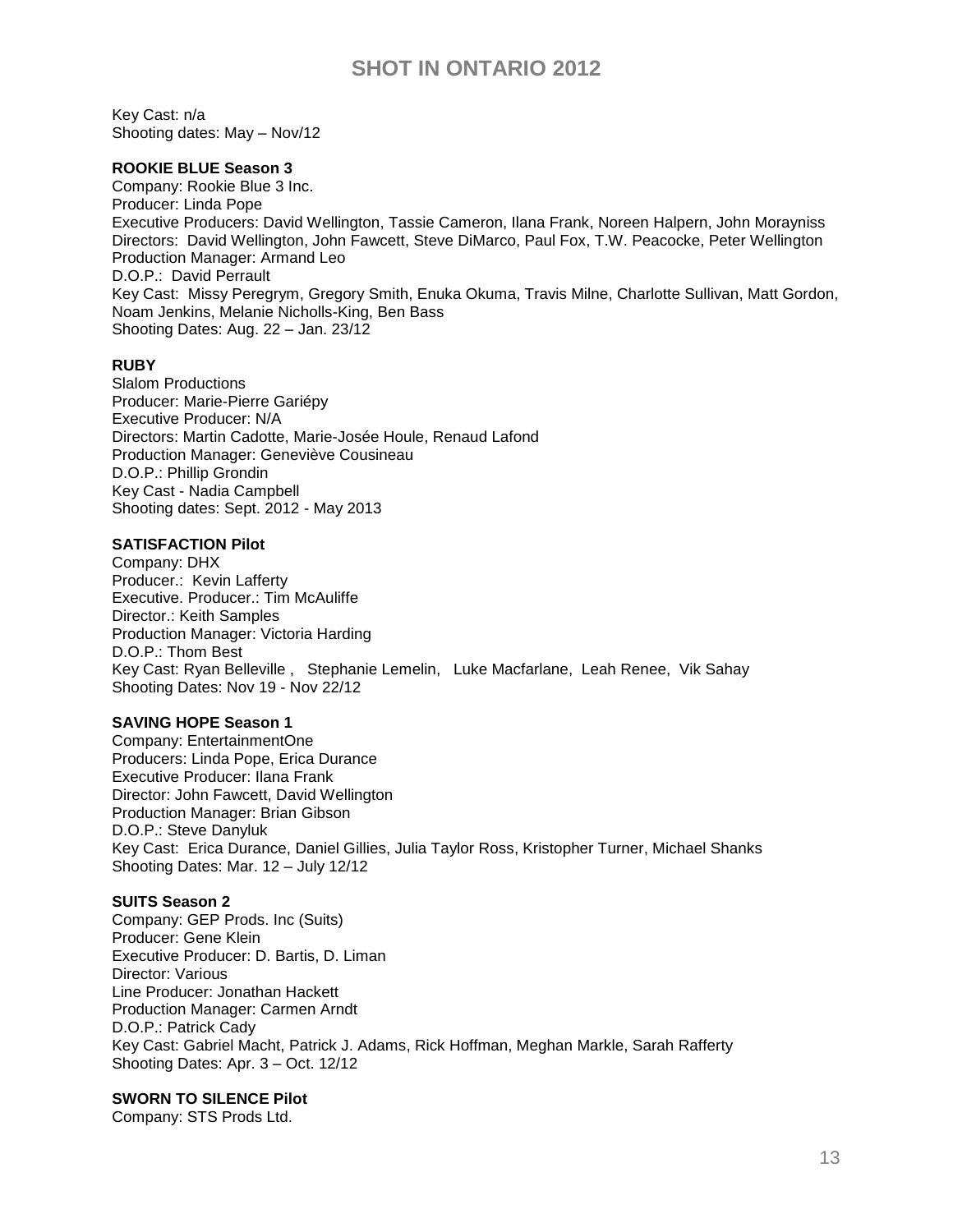Producer: Mary Young Leckie, Terry Gould Executive Producer: B. Lieberman Director: Stephen Gyllenhaal Production Manager: Nan Skiba D.O.P.: [Derick V. Underschultz](http://pro.imdb.com/name/nm0880979/) Key Cast: Neve Campbell Shooting Dates: Jan. 25 – Feb. 22/12

### **THE FIRM Season 1**

Company: The Firm TV Prods. Inc. Producer: Paula Devonshire Executive Producers: John Grisham, Noreen Halpern, [John Morayniss,](http://pro.imdb.com/name/nm0603216/) Lukas Reiter, Michael Rosenberg Directors: [Holly Dale,](http://pro.imdb.com/name/nm0197700/) [Helen Shaver,](http://pro.imdb.com/name/nm0001726/) [David Straiton,](http://pro.imdb.com/name/nm0833191/) [Lynne Stopkewich](http://pro.imdb.com/name/nm0832369/) Production Manager: Thomas Pretak D.O.P.: [Adam Swica](http://pro.imdb.com/name/nm0842514/) Key Cast: [Josh Lucas,](http://pro.imdb.com/name/nm0524197/) [Callum Keith Rennie,](http://pro.imdb.com/name/nm0719678/) [Molly Parker,](http://pro.imdb.com/name/nm0662504/) [Juliette Lewis](http://pro.imdb.com/name/nm0000496/) Shooting Dates: Aug. 4 – May 18/12

## **THE L.A. COMPLEX Season 2**

Company: Epitome Pictures Producers: David Lowe, Stephanie Williams Executive Producers: L.Schuyler, S.Stohn Directors: [Martin Gero,](http://pro.imdb.com/name/nm1236625/) [Stefan Brogren](http://pro.imdb.com/name/nm0111197/) Production Manager: Mark Reid D.O.P.: [Alwyn Kumst](http://pro.imdb.com/name/nm0475031/) Key Cast: [Jonathan Patrick Moore,](http://pro.imdb.com/name/nm1485069/) [Joe Dinicol,](http://pro.imdb.com/name/nm0227710/) [Cassie Steele,](http://pro.imdb.com/name/nm1012247/) [Jewel Staite](http://pro.imdb.com/name/nm0821612/) Shooting Dates: Apr. 16 – Sept. 20/12

#### **THE LISTENER Season 3**

Company: Shaftesbury Listener III Inc. Producer: Jonathan Hackett Executive Producers: [Christina Jennings,](http://pro.imdb.com/name/nm0421126/) [Sharon Tal Yguado,](http://pro.imdb.com/name/nm3358634/) [Scott Garvie,](http://pro.imdb.com/name/nm0308792/) [Peter Mohan](http://pro.imdb.com/name/nm0595913/) [Karen](http://pro.imdb.com/name/nm0873727/)  **Troubetzkov** Directors: [Kari Skogland,](http://pro.imdb.com/name/nm0804556/) [Charles Binamé,](http://pro.imdb.com/name/nm0082748/) [Farhad Mann,](http://pro.imdb.com/name/nm0542752/) [Paul Fox,](http://pro.imdb.com/name/nm0289186/) [Robert Lieberman,](http://pro.imdb.com/name/nm0509409/) [Stefan](http://pro.imdb.com/name/nm0687238/)  [Pleszczynski](http://pro.imdb.com/name/nm0687238/) Production Manager: Carmen Arndt D.O.P.: [Stephen Reizes](http://pro.imdb.com/name/nm0718716/) Key Cast: [Craig Olejnik,](http://pro.imdb.com/name/nm0646241/) [Ennis Esmer](http://pro.imdb.com/name/nm1338828/) Shooting Dates: Sept. 14 – Feb. 15/12

### **THE LISTENER Season 4**

Company: Shaftesbury Films Producer.: Peter Meyboom Executive Producer: [Christina Jennings](http://pro.imdb.com/name/nm0421126/) Directors: Various Production Manager: Marc Dassas D.O.P.: James E. Jeffrey Key Cast: Craig Olejnik, Lauren Lee Smith & Ennis Esmer Shooting Dates: Nov. 5/12 – Apr. 13/13

## **THE NEXT STEP Season 1**

Company: Temple Street Prods. Producer: Laurie McLarty Executive Producers: I. Schneeberg, D. Fortier, F. van Keeken Director: Frank Van Keeken Production Manager: Michael Stoyanov D.O.P.: Kim Derko,